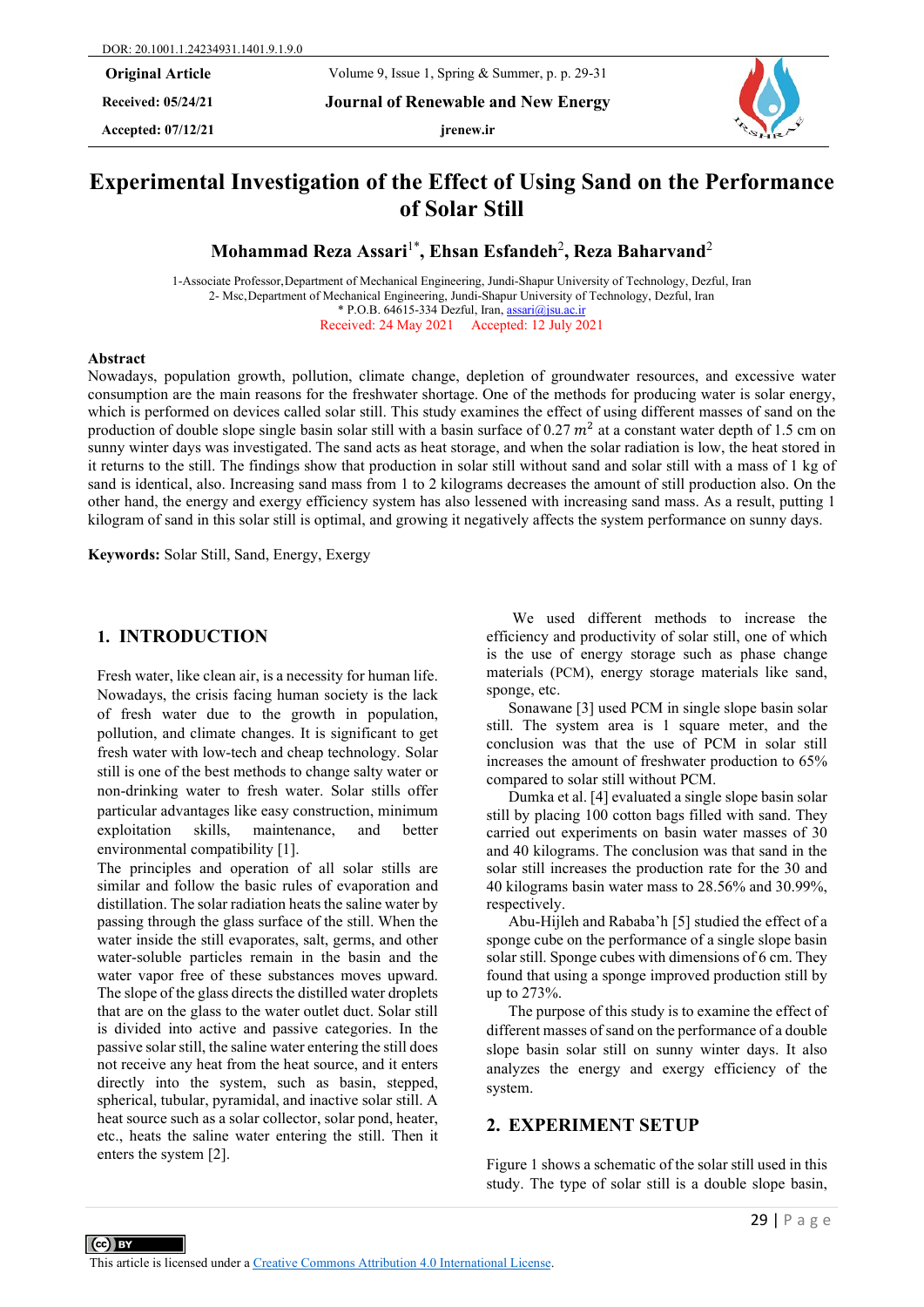which includes the basin, the distillation duct, the glass cover, and the PVC insulation cover. The length and width of the basin are 800 and 347 mm, respectively. So the basin area is equal to  $0.27 \text{ m}^2$ . The still is made of galvanized sheet with a thickness of 0.6 mm with black color. Water distillation ducts are made of stainless steel and glass cover with a thickness of 4 mm and an angle of 45 degrees are installed.



**Figure 1.** Schematic of a Double Slope Solar Still in the Present Study

## **3. How to Perform the Experiment**

The experiments were performed at the Dezful Jundishapur University of Technology, located in southwestern Iran, with a longitude of 48.36 degrees and a latitude of 32.42 degrees for three consecutive days in winter. Water depth of 1.5 cm was constant, and on the first, second, and third days of the experiment, we used still without sand (simple), still with a mass of sand, 1 kilogram and 2 kilograms, respectively.

# **3.1. Energy and Exergy Analysis of Solar Still**

### **3.1.1. Energy**

The following equation [6] defines the energy efficiency:

$$
\eta_{th} = \frac{\sum m_{ew} \times L}{\sum I(t) \times A \times 3600}
$$
 (1)

#### **3.1.2. Exergy**

Exergy efficiency in solar still is defined as follows [7]:

$$
\eta_{ex} = \frac{\dot{E}_{x,evap}}{\dot{E}_{x,sun}}\tag{2}
$$

 $\dot{E}_{x,evap}$  Is the exergy output from the solar still and  $\dot{E}_{x,sun}$ is the exergy input from the solar still. Therefore the output exergy is calculated from the following equation [7]:

$$
\dot{E}_{x,evap} = \frac{\dot{m}_{ew}L}{3600} \left[ 1 - \left( \frac{T_a + 273}{T_w + 273} \right) \right]
$$
 (3)

Input exergy is also obtained as follows [7]:

$$
\dot{E}_{x,sun} = A_b I_t \left[ 1 - \frac{4}{3} \left( \frac{T_a + 273}{T_s} \right) + \frac{1}{3} \left( \frac{T_a + 273}{T_s} \right)^4 \right] \tag{4}
$$

Energy efficiency is higher than exergy in all experiment modes, and as the production of still decreases with increasing the amount of sand from 1 to 2 kilograms, both energy and exergy efficiency decreases.

# **4. The Accuracy of Equipment Used in the Experiment**

The connection of thermal sensors was to a data logger with an accuracy of  $0.015 \pm 0.01\%$ . The TES132 device measured the solar radiation with an accuracy of  $1 W/m<sup>2</sup>$ . We used a container with an accuracy of 1 mm to measure the amount of water produced.

# **5. Results and Discussion 5.1. The Investigation of Horizontal Solar Radiation**

One of the influential parameters in solar still is solar radiation, so that reducing or increasing it has a considerable impact on the amount of still production. Solar radiation in all tests is almost the same; therefore, the sand mass is a parameter that affects the amount of production.

# **5.2. Investigating the Amount of Solar Still Water Production**

In the solar still, the final product is the amount of freshwater production. As shown in Figure 2, at the basin surface area of 0.27 m2, the amount of production in still without sand and still with one kilogram of sand was the same. By increasing the amount of sand to 2 kilograms, the amount of still production decreases.